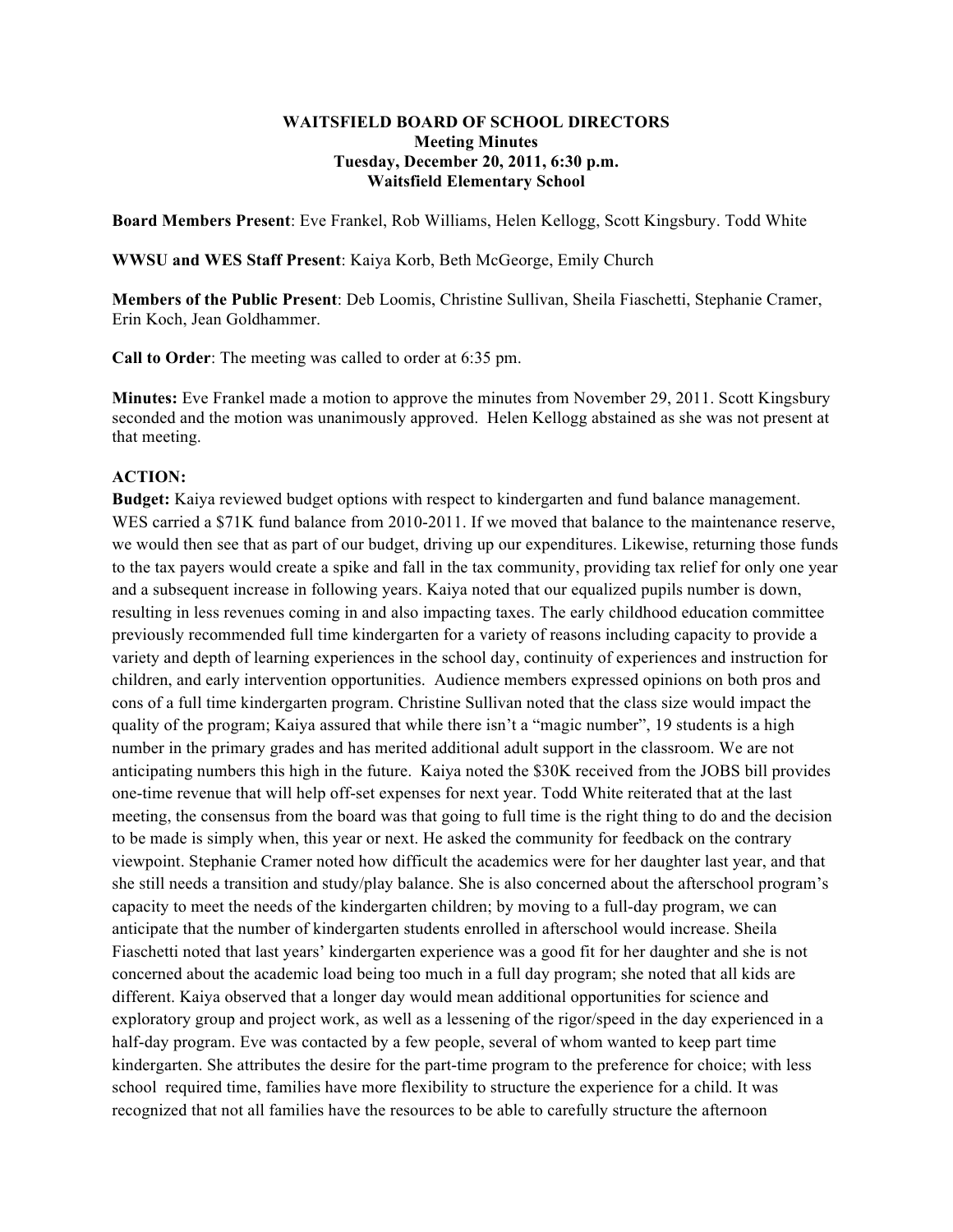experiences for their children. Beth McGeorge advocates for full day kindergarten, speaking to the benefit of fewer transitions, greater continuity, and the need for longer periods of play and self regulation building. Erin Koch spoke to the need to build academic stamina given the increase in academic rigor of the common core. Jean Goldhammer confirmed the need for time to teach the social skills and problem solving for children in the early years.

Kaiya reviewed the Capital Improvement needs projected for the next few years, identifying that some are more urgent or necessary than others:

1) cabinet heater in the kitchen to be replaced

2) the balance of lighting improvements identified in last spring's lighting refurbishment plan

3) the ongoing tile replacements in 3 remaining classrooms

5) new carpet in at least one classroom

6) sinks & cabinets in the older wing of the building (insufficient storage and deteriorating sinks/cabinets) 7) library/gym painting

8) insulation on north wing of the building (to address issues identified in January 2010 Building Assessment)

9) Kitchen refrigerator and stove need to be replaced. The PTA is considering replacing the kitchen stove.

All together, without insulation, our costs would be over \$100K. We anticipate carrying over \$6K from this year. Budget options presented involve moving  $\frac{1}{2}$  of the 2010-2011 fund balance (approximately \$35K) or the full balance (\$71K) to the capital improvement fund. For the past two years, no "new" money has been included in the budget for the capital improvement fund, only the fund balance generated from the previous year.

Discussion: Helen Kellogg inquired as to how we address the budget % increase spike created if we move the full fund balance back into the budget. The group discussed the benefit of using one-time revenues this year for the cost of the capital improvement plan. Eve Frankel recommended waiting on the full time kindergarten program until we have more community and parental support, as well as to give staff the time to plan for and build the program. Helen Kellogg spoke to the need to provide full day coverage for those not able to invest in the private enrichment programs and that the full day will create more breathing room for play and balance in the curricular planning. Todd White supported the full day scenario noting that afterschool can be addressed to meet the needs of a likely larger kindergarten population. He also supports using the resources to maintain our facility. Rob Williams suggested we wait a year on full day kindergarten and moving only half of the fund balance to the capital improvement fund. The following years' staffing rearrangement, the need for community support for full day, and the overall budget constraints drive his decision. Kaiya cautioned that if the decision was a matter of funding, this year presents an opportunity to move to full day kindergarten with an impact of less than 1% increase. We have many special one-time revenue funds this year, such as the JOBS funds, and while we are anticipating a decrease in staffing in the following year's budget, there are also unknowns in looking ahead more than a year. Rough estimates show that even with reducing a staff person in the following year, we may not be able to achieve a budget reductions matching what we have in place this year. Helen Kellogg made a motion to pass a budget that includes all of the elements listed in the third option, presented here as \$2,169,090, which includes giving back 50% of our fund balance to the town and includes full day kindergarten, recognizing that the dollar amount may change with the finalization of the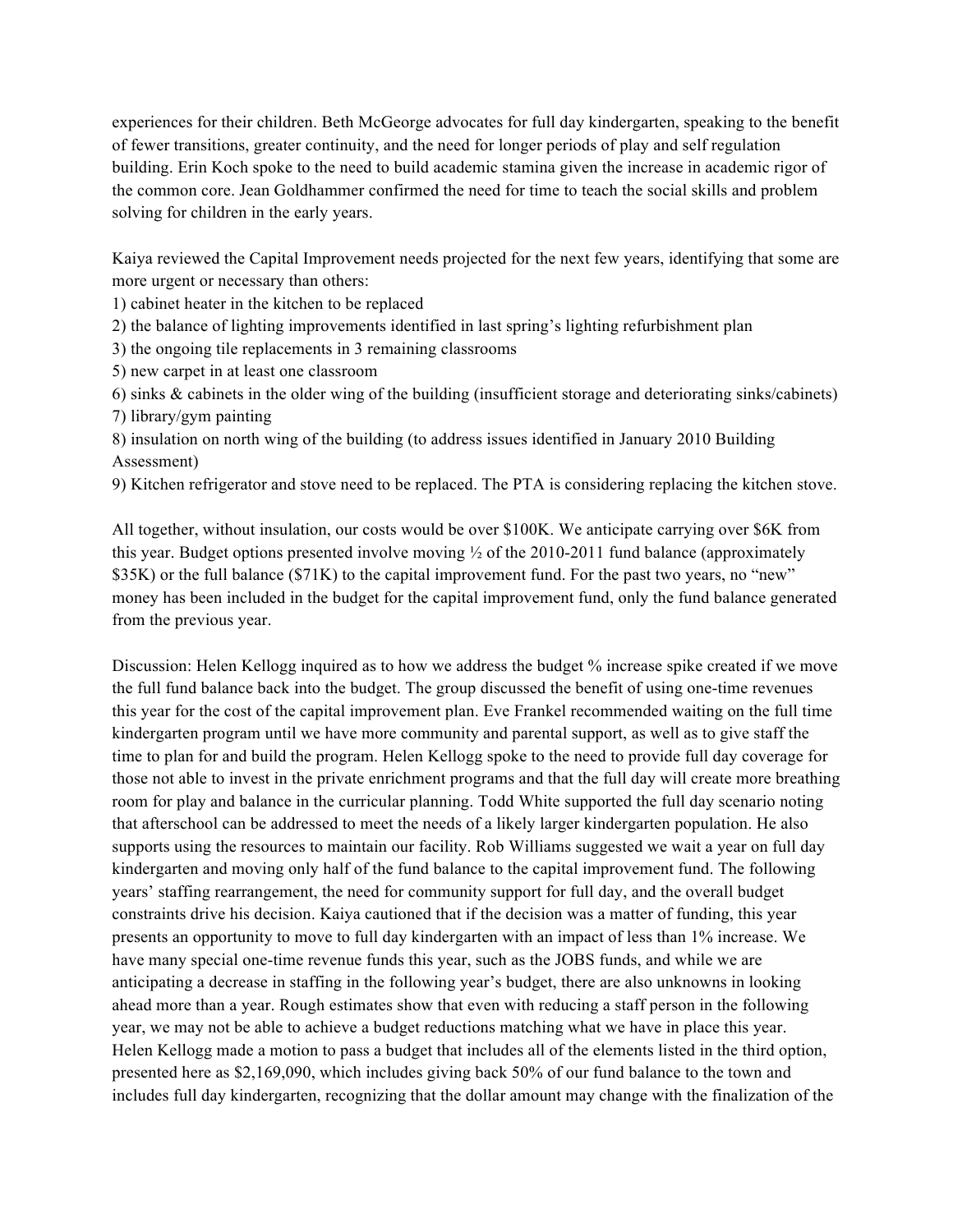WWSU budget. Todd White seconded and the matter was unanimously approved.

# **REPORTS**

**Financials:** Report provided. Kaiya noted that our projected fund balance of approximately \$9K will likely be even greater.

**Principal:** The onset of the ski/ride will make time for professional development work with staff, focused on the common core and writing. The playground is ready to go for installation, thanks to PTA, MRV Rec District, and Arra funds. The lighting upgrades are in place.

**Washington West Representative:** Eve reported on the need for the systems administrator role. She finds the investment imperative. There will be a meeting at 5:30 at Harwood to review the district budget.

### **DISCUSSION**

**Audience and Written Communication:** Reviewed above.

**Start of School Day:** the WES board is supporting exploration to consider whether our day starts later and whether we would be conjoined with Harwood busing. The topic to be raised again at the January 2012 executive committee meeting.

**WES school board goals and community connection:** The January  $26<sup>th</sup>$  newsletter will focus on the budget and process, with call out of the kindergarten decision. The board decided to rotate going to PTA meetings to ensure connectivity. The board will keep looking for a permanent videographer.

## **WWSU Policy Packet #2:**

The first 7 policies will be reviewed at this meeting. Kaiya approved D1: Personnel recruitment but noted that D2-R: Professional Development should not universally be tied to student performance metrics listed in the action plan. D3: Staffing and Job descriptions looks fine. D4: Educator Supervision and D8-R: alcohol and drug free workplace look fine. D 10: Public Complaints about Personnel reads negatively of the public. Kaiya notes the more fair language in our current policy and recommends we stick with that. D12-R: Harassment of Employees and D13 R Health Insurance both read well.

Note: Eve Frankel spoke to her pride in representing WES in the Executive Committee due to the health of our relationship and collaboration.

## **EXECUTIVE SESSION**

At 8:57, Scott Kingsbury made a motion to move into executive session on a student matter. Eve Frankel seconded and the group moved into executive session. The board came out of executive session at 9:07. No action was needed.

At 9:08 Eve Frankel made a motion to go back into executive session on a board matter. Rob Williams seconded and the board went into executive session. The board came out of executive session at 9:10. No